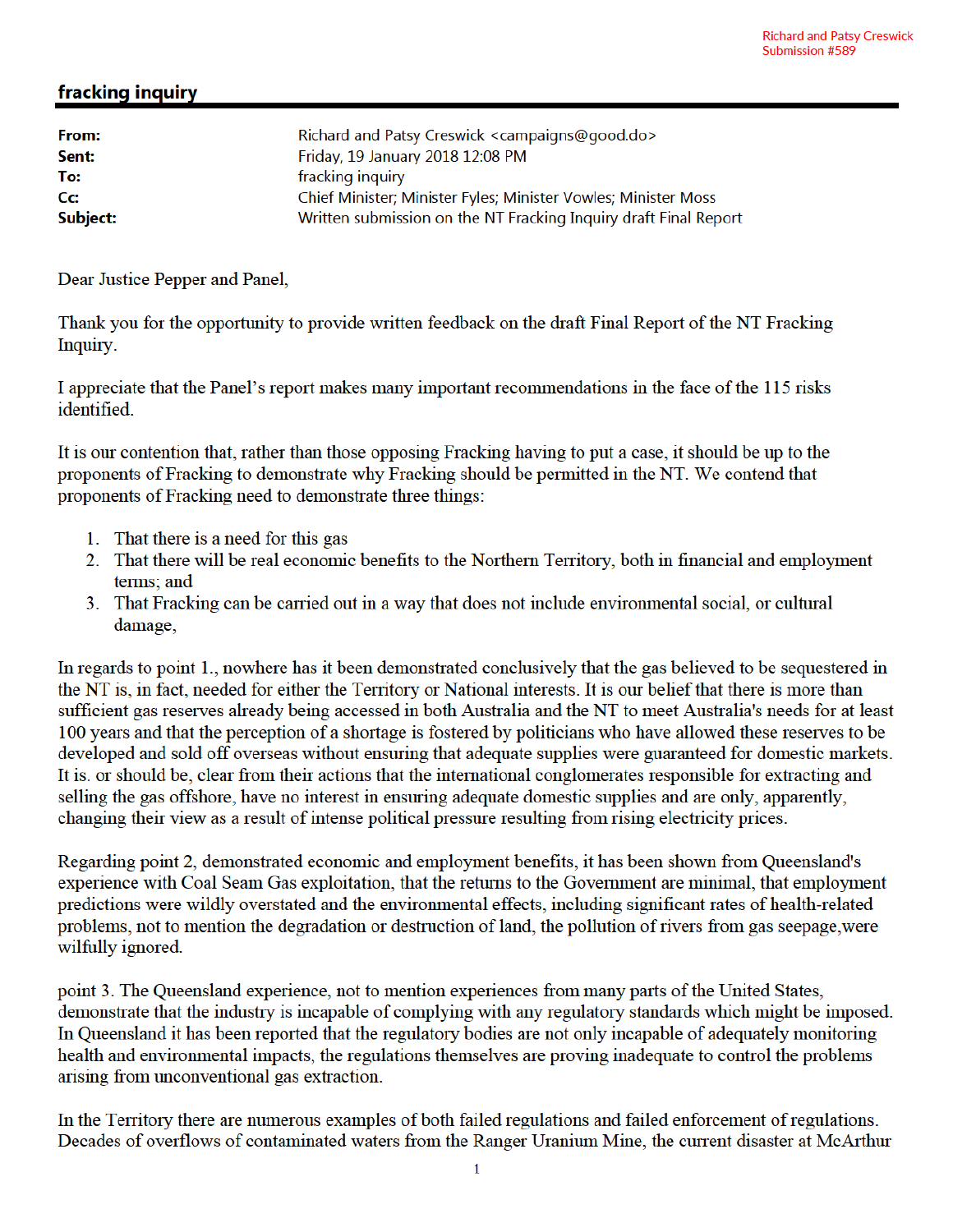River, even going back to the Rum Jungle Uranium Mine which still requires (taxpayer funded) rehabilitation. We think it has been demonstrated over decades that while businesses might pay lip service to observation of safety, environmental and health requirements, they are only too willing to avoid regulations, and punishment, by obfuscation and lies, using their significant financial resources to browbeat governments and regulatory authorities, and any group or individual opposing them.

The mining companies have deep pockets and are prepared to dig deep into those pockets to ensure they succeed.

It is well-known that, due to exceedingly favourable tax arrangements, particularly for exploration, most multinational miners operating in Australia pay little or no tax. The Northern Territory could expect to earn very little, if any, taxes, and would only benefit from an resource rental, probably a minimal amount. In return we would expect the taxpayers would be liable for provision of roads and other infrastructure to support these ventures.

We have absolutely no faith in suggestions that the Northern Territory Government will be able to regulate safety requirements adequately for this industry, and on past performances, have no faith that regulatory agencies would be given either the regulations or the resources, to adequately police the industry's adherence to any demands which might be made on it.

We support these other responses to the 19 recommendations made by The Panel relating to the NT's water resources. The draft report acknowledges that risks remain, even with these recommendations.

Groundwater is critical in the Northern Territory. It is allocated for our residential needs, existing industries and environmental flows. Many high yielding aquifers within the NT are close to their full allocation already. Many are under pressure from resource development (page 105).

The draft Final Report outlines significant knowledge gaps for groundwater, biodiversity, landscape and health impacts. These gaps need to be rectified and baseline studies completed. Appropriate no go areas must be legislated and in place before exploration fracking should be considered.

Many exploration activities are virtually identical to production activities. Chemical use, high pressure hydraulic fracturing through aquifers, water use and associated risks are involved. Any regulatory changes should apply to all stages of gas development.

The draft Final Report shows Origin energy identified exploration and appraisal could include 8-16 wells and 24-48 wells for delineation (page 167).

Origin alone could drill and frack up to 64 wells across their tenement, all before critical improvements are made to the regulations.

With fracking companies combined, we could have a situation in the NT where there are over a hundred fracked gas wells across the landscape. That's all before production, without key law changes or baseline studies complete.

Critical studies identifying no go zones will difficult to achieve in an area already littered with fracked gas exploration wells.

I support the swath of new regulations and legislation required to try and protect landholders and water. However, that work needs to happen before the oil and gas industry is permitted to start fracking in the Northern Territory again.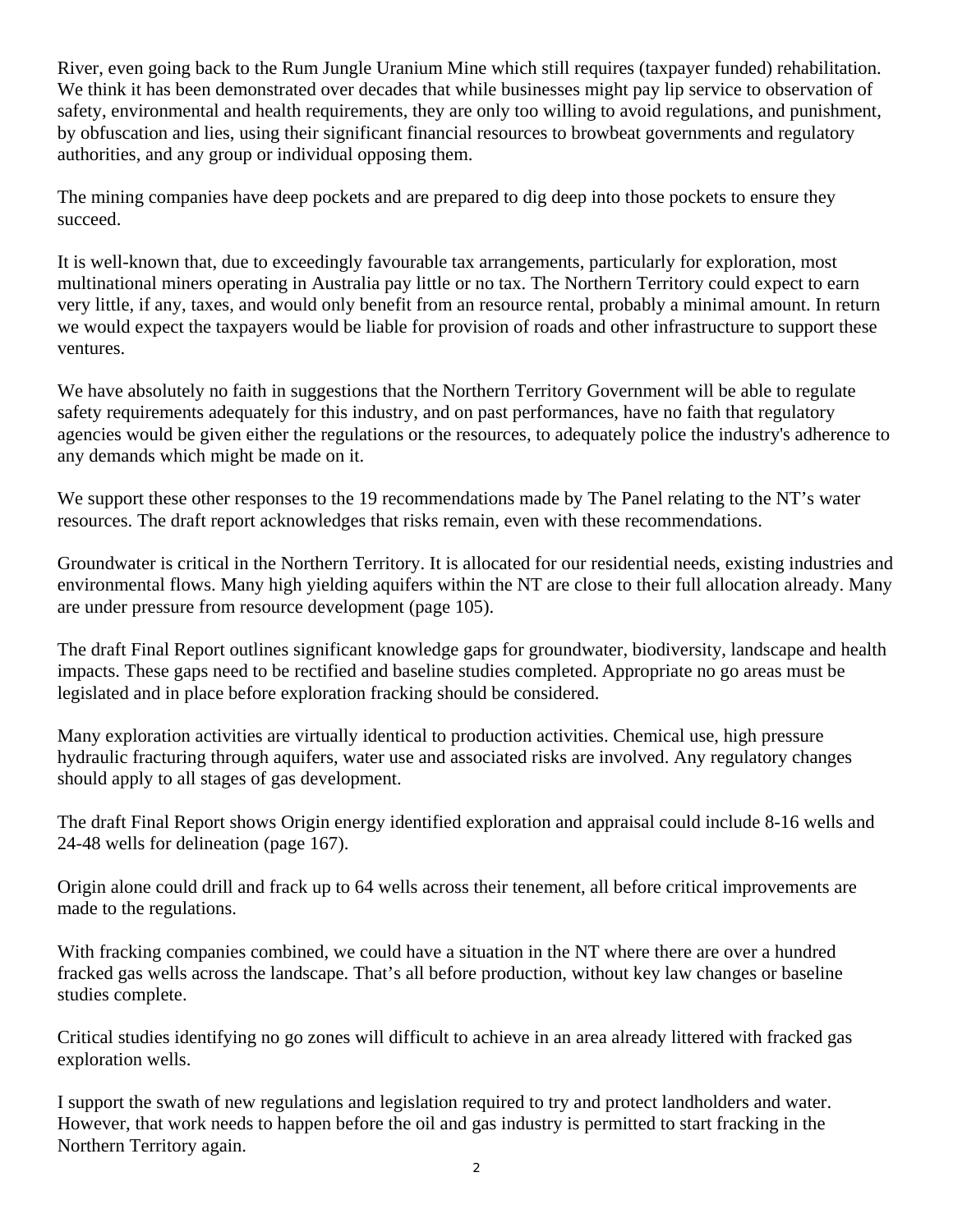The below critical recommendations must be improved and work completed BEFORE EXPLORATION fracking takes place.

Recommendation 5.1 (Enforceable code of practice for abandonment of onshore gas wells)

Recommendation 5.6 (Wastewater management framework)

Recommendation 7.1 (Water Act amended for shale extraction licence and payment for water)

Recommendation 7.4 (Strategic regional environmental and baseline assessment (SREBA), including a regional groundwater model, be developed and undertaken)

Recommendation 8.4 (Fire management plan and 10 year baseline assessment)

Recommendation 9.2 (Code of practice be developed and implemented for monitoring, detection and reporting of methane emissions)

Recommendation 10.1 (Human Health Risk Assessment prepared and approved)

Recommendation 12.11 (Social impact management plan) This recommendation should also be extended to allow for the legal right to say 'no' to fracking.

Recommendation 14.1 (Design and implement a full cost recovery system for fracking regulation)

Recommendation 14.16 (Legislation to regulate seismic surveys, drilling, hydraulic fracturing, and well abandonment)

Recommendation 14.18 (Fit and proper person test)

Recommendation 15.1 (Strategic regional environmental and baseline assessment (SREBA) undertaken and no go zones implemented)

In the NT there is a saying, "Once you frack you can't go back." Exploration fracking is no different. The studies, legal improvements and no-go zones suggested by the panel are critical. They must be put in place before any further fracking exploration.

Let's not wait until the production phase to put in place critical new regulations and laws. We must avoid delays to the protection of the Northern Territory's water, landscapes and people.

In conclusion we believe there has not been a case put for either the need or any haste with regard to Fracking. There is no urgent shortage of gas so time can be taken to put all of the relevant safeguards in place before there is even exploration.

Thank you for considering our feedback on this critical matter for the future of the Northern Territory.

Yours sincerely, Richard and Patsy Creswick

*\_\_\_\_\_\_\_\_\_\_\_\_\_\_\_\_\_\_\_\_\_\_\_\_*\_ This email was sent by Richard and Patsy Creswick via Do Gooder, a website that allows people to contact you regarding issues they consider important. In accordance with web protocol FC 3834 we have set the FROM field of this email to our generic no-reply address at campaigns@good.do,